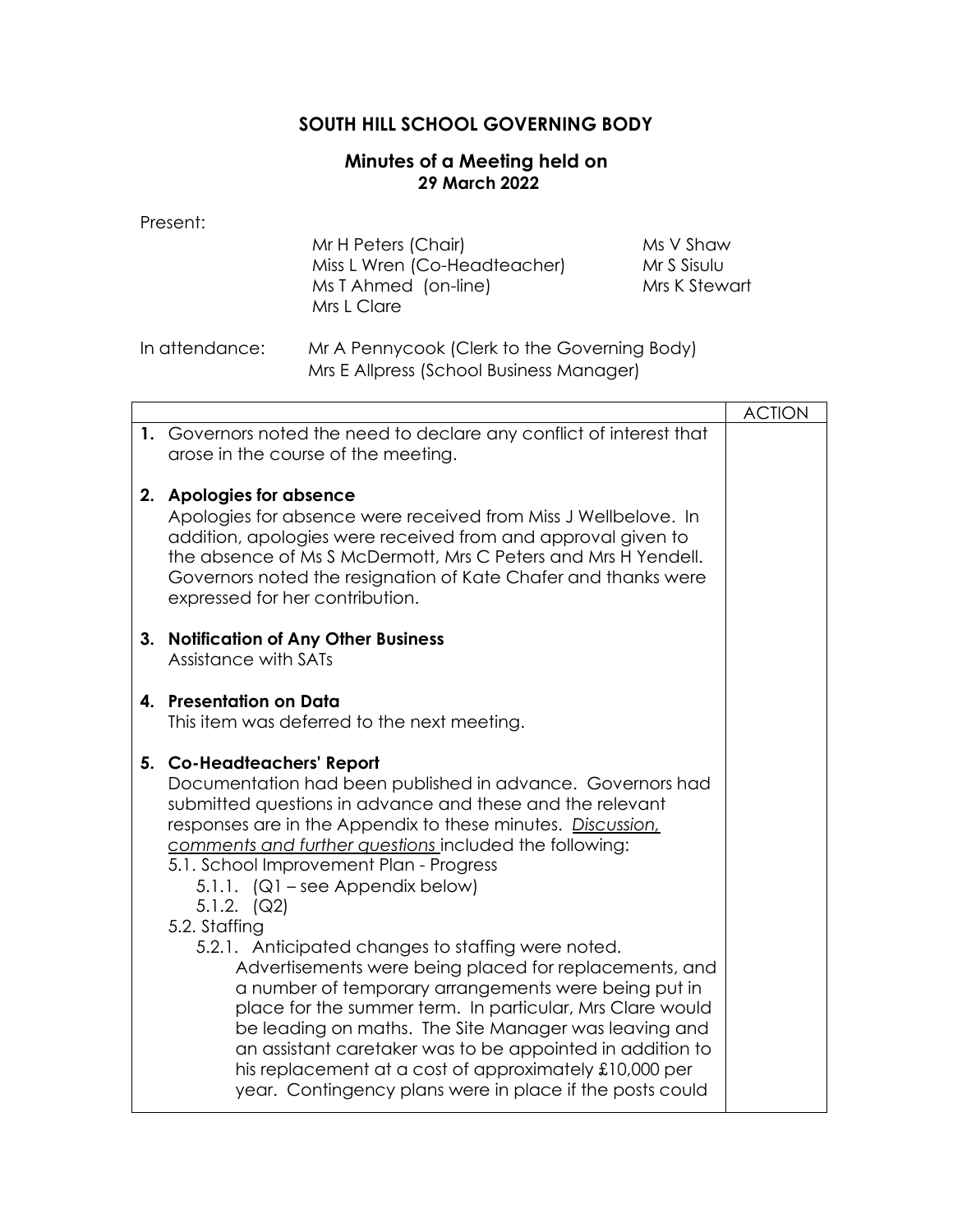| not be filled before the start of the summer term. The<br>appointment of the PE support assistant meant that clubs<br>and activities could now be offered to more pupils.<br>5.2.2. In response to a question as to whether this level of staff<br>turnover was abnormal the co-headteacher indicated<br>that none of those leaving were doing so because of<br>dissatisfaction with South Hill, but for a variety of legitimate<br>personal reasons (e.g. promotion, working closer to<br>home). Staffing at the school had been very settled for<br>the past two or three years and the pandemic had also<br>made it difficult for staff to move earlier.<br>5.3. Equality Action Plan Update<br>5.3.1. Progress in implementation was noted. Governors<br>suggested that the headings of the Action Plan should be<br>amended to include <i>'Intention',' 'Implementation' and</i><br>'Impact', and that the data in Section 2 (School Context)<br>should be updated.<br>5.4. Premises Matters | JW/LW |
|---------------------------------------------------------------------------------------------------------------------------------------------------------------------------------------------------------------------------------------------------------------------------------------------------------------------------------------------------------------------------------------------------------------------------------------------------------------------------------------------------------------------------------------------------------------------------------------------------------------------------------------------------------------------------------------------------------------------------------------------------------------------------------------------------------------------------------------------------------------------------------------------------------------------------------------------------------------------------------------------------|-------|
| 5.4.1. In response to a question: the exit button referred to in                                                                                                                                                                                                                                                                                                                                                                                                                                                                                                                                                                                                                                                                                                                                                                                                                                                                                                                                  |       |
| the report would be replaced with a proximity reader.                                                                                                                                                                                                                                                                                                                                                                                                                                                                                                                                                                                                                                                                                                                                                                                                                                                                                                                                             |       |
| 6. Reports<br>6.1. Link Governors<br>Reports had been uploaded to the GovernorHub folder.<br>Additional comment included the following:<br>6.1.1. Safeguarding: the increased emphasis by Ofsted was<br>noted. Mrs Yendell was thanked for the helpful<br>information she had recently shared.<br>6.1.2. Health and Safety: an audit from HCC had been<br>booked for the autumn term.                                                                                                                                                                                                                                                                                                                                                                                                                                                                                                                                                                                                             |       |
| <b>7. Financial Matters</b><br>7.1. Monitoring Report: the report for Period 11 (February) had just<br>been produced and was circulated at the meeting (and<br>subsequently added to the meeting folder). Comment and<br>discussion included the following:<br>7.1.1. Overspending on some items was matched by<br>underspending in others.<br>7.1.2. In response to a question: The budget for supply and<br>agency staff would need to be adjusted in the next<br>financial year.<br>7.1.3. In response to a question: The sum allocated for<br>Education Support staff had been too low. Much of the<br>overspend could be attributed to the school having to<br>fund support for pupils with SEN.<br>7.1.4. The school had been advised to allow for an increase<br>of 65% in electricity costs and 135% in gas. The new<br>boilers, however, should be more efficient and help to                                                                                                            |       |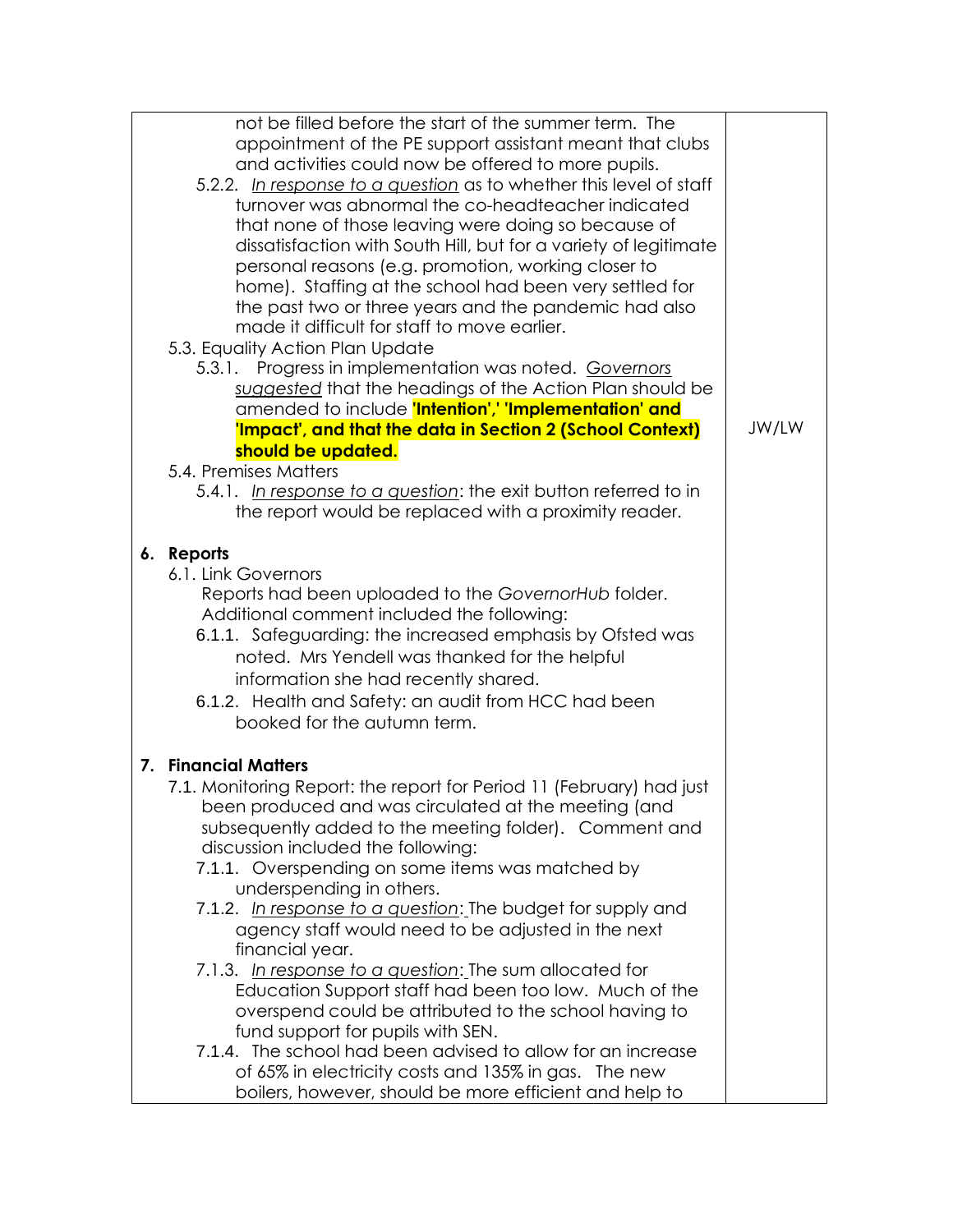| reduce usage, as would the solar panels once they had<br>begun operating.                                                                                                                                                                                                                                                                                                                                                          |       |  |  |
|------------------------------------------------------------------------------------------------------------------------------------------------------------------------------------------------------------------------------------------------------------------------------------------------------------------------------------------------------------------------------------------------------------------------------------|-------|--|--|
| 7.1.5. The Asset Management Plan would be considered at<br>the meeting in July.<br>7.2. School Financial Value Statement (2021/22)<br>This was approved for submission to the Local Authority.                                                                                                                                                                                                                                     | JW/LW |  |  |
| 8. Casual Admissions<br>It was agreed that the school would take on responsibility for<br>administering casual admissions and the continuing interest list at<br>the earliest opportunity. Questions and responses are in the<br>Appendix.<br>8.1. (Q3)<br>8.2. (Q4)                                                                                                                                                               |       |  |  |
| 9. Policy and Document Approval<br>The following were approved: Children with Health Needs unable<br>to attend School; SEN Information Report.                                                                                                                                                                                                                                                                                     |       |  |  |
| 10. Minutes of Previous Meeting<br>The minutes of the meeting held on 25 January were approved.                                                                                                                                                                                                                                                                                                                                    |       |  |  |
| 11. Actions from Previous Meeting<br>(Item 12.1) Data on participation by Pupil Premium<br>11.1.<br>pupils was circulated. Following discussion it was agreed that<br>a more detailed breakdown was needed and <b>this was to be</b><br>provided after the meeting and added to the meeting folder.<br>Item 10 (external consultant to review school website)<br>11.2.<br>was being deferred to the next financial year. All other | LC    |  |  |
| actions had been completed.                                                                                                                                                                                                                                                                                                                                                                                                        |       |  |  |
| 12. Matters Arising from the Minutes not on the Agenda<br>None.                                                                                                                                                                                                                                                                                                                                                                    |       |  |  |
| 13. Date of Next Meeting<br>It was confirmed that the next meeting would be held in school (if<br>possible) on Tuesday 24 May at 6.15pm.                                                                                                                                                                                                                                                                                           |       |  |  |
| <b>14. Other Business</b><br>Governors were asked if they could be present in school when the<br>KS2 SATs were being administered to supplement the available<br>staff.                                                                                                                                                                                                                                                            |       |  |  |